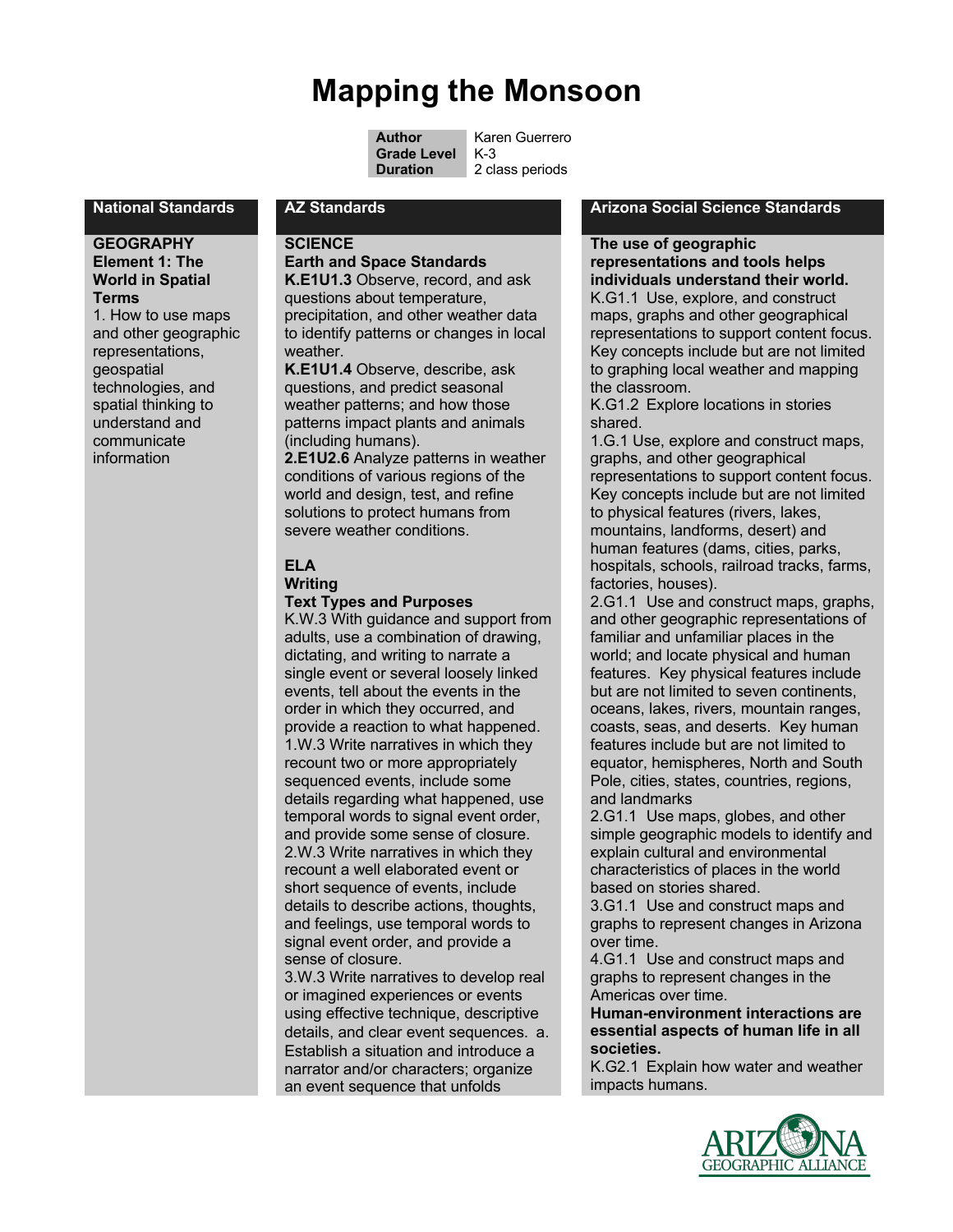naturally. b. Use dialogue and descriptions of actions, thoughts, and feelings to develop experiences and events or show the response of characters to situations. c. Use temporal words and phrases to signal event order. d. Provide a sense of closure.

2.G2.1 Explain how weather, climate, and other environmental characteristics affect people's lives in a place or region being studied.

3.G2.1 Explain how people modify and adapt to the Arizona environment. Key concepts include but are not limited to modification and adaptation of the environment by Paleo-Indians, Prehistoric-Indians, explorers, settlers, farmers, immigrants, migrants, and the 22 Arizona Indian Nations, and the use of Arizona's natural resources.

## **Overview**

A seasonal wind change (called monsoon in Arizona) occurs around the world. Arizona children see this occur in the months of June, July, August, and September. By using students' knowledge of an Arizona monsoon, they can begin to understand this weather phenomenon that occurs in other parts of the world.

## **Purpose**

In this lesson students will gain a better understanding of the monsoon season and Arizona weather. They will look at world maps to see how seasonal wind changes happen all over the world by comparing maps.

## **Materials**

- Hip, Hip, Hooray, It's Monsoon Day! By Roni Capin Rivera-Ashford
- Transparencies of monsoon weather maps (if an overhead projector can still be found at your school) *Otherwise, you can display the maps side by side and have the students locate on one map the information from the other 2 maps*
	- *1) Monsoon and San Juan's Day (Arizona located) https://geoalliance.asu.edu/sites/default/files /maps/Arizona\_Monsoon2.pdf*
	- *2) Monsoon and San Juan's Day (monsoon seasons found around the world) https://geoalliance.asu.edu/sites/default/files /maps/Monsoon.pdf*
	- *3) Monsoon and San Juan's Day (where the holiday is celebrated around the world) https://geoalliance.asu.edu/sites/default/files /maps/San\_Juan\_Day.pdf*
- Watercolor paints and paper
- Printed copy of the poem format to assist younger students

## **Objectives**

The student will be able to:

- 1. Use maps to acquire, process and report information.
- 2. Analyze maps by layering transparencies;

comparing and contrasting information gathered. 3. Understand characteristics of weather patterns and how they affect us.

4. Relate information from literature to one's own experiences.

5. Draw a storyboard/picture about ideas generated for a monsoon poem.

## **Procedures**

### **SESSION ONE**

1. Ask the students if they know what a monsoon is. Explain that the monsoon is the seasonal wind change that brings storms to Arizona in the summer months. Have students give descriptions of what monsoon weather looks, sounds, and feels like. Write these on the whiteboard under "monsoon." If students are from another location that experiences other kinds of weather have them share those experiences in another column on the whiteboard. Have the students copy the monsoon prewriting list on their own paper.

2. Read Hip, Hip, Hooray, It's Monsoon Day! Discuss throughout the book the characteristics of the monsoon weather and the watercolor illustrations. Discuss how people adapt to the weather conditions. Add descriptive words to the list on the whiteboard. Students should add these words to their own paper.